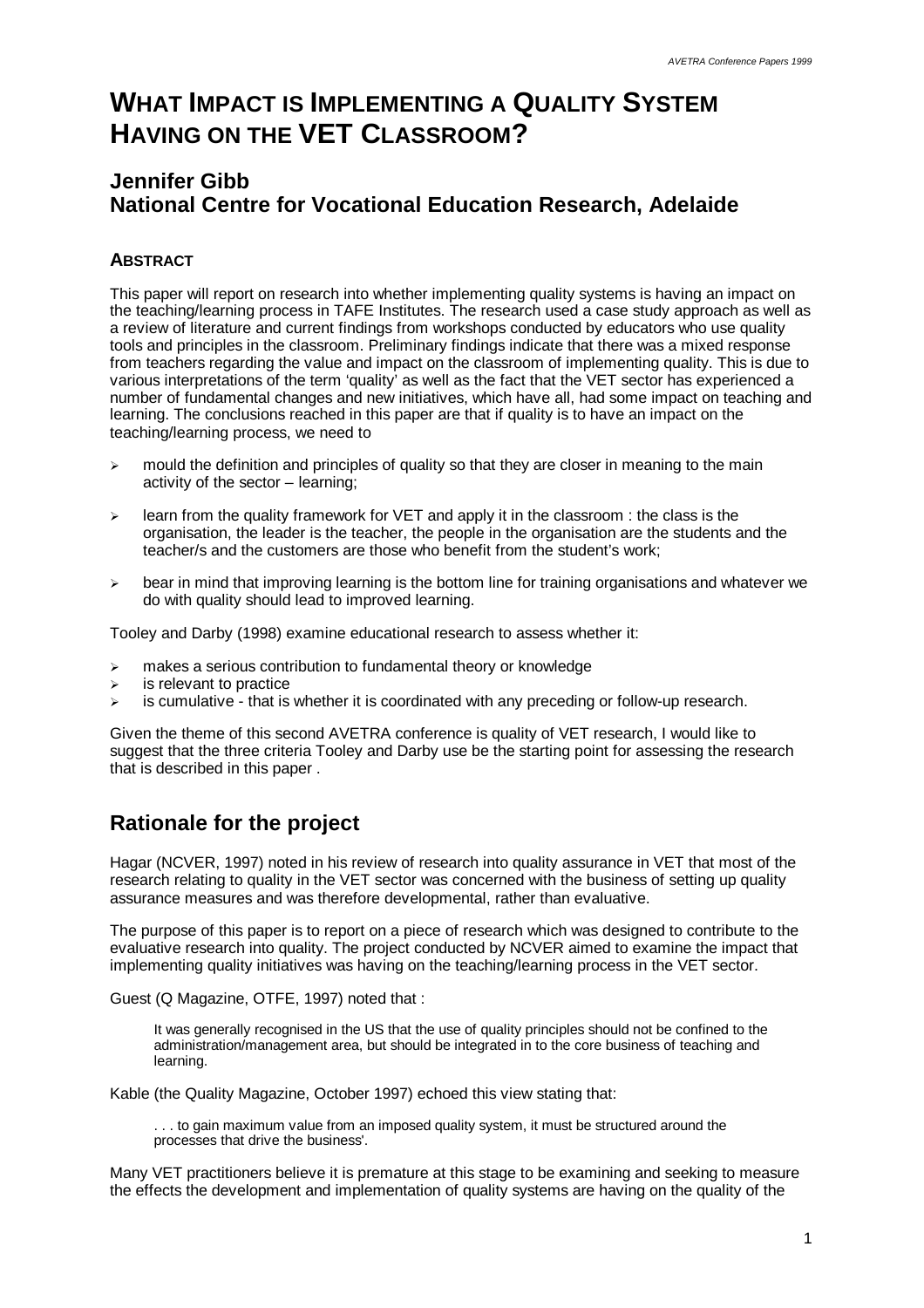teaching/learning experience. They hold this view because the primary effort at the start of a quality journey is generally directed at applying the quality principles to the management of the organisation and this has been the primary focus of the quality framework for VET developed in each State and Territory. Furthermore, quality as a term is problematic because it means different things to different people.

### **Methodology**

The project drew on non-empirical research in the form of literature published in the field of quality in education as well as current work by practitioners who have established reputations in the USA for their work in putting quality principles into practice in the classroom. The project also involved qualitative research in the form of questionnaires and interviews with quality managers, head teachers and teachers in 8 Institutes of TAFE in New South Wales, Victoria, Queensland, South Australia and Western Australia. The 8 institutes which took part in the study all had been recognised publicly for their commitment to quality and for progress they had made on the quality journey. These organisations were those which had been recognised through the Australian Training Awards (administered by Australian National Training Authority) and the Australian Quality Awards (administered by the Australian Quality Council).

The reason for selecting these organisations was that since these organisations had gained an award for their commitment to quality, they would have been on their quality journey for some time and it could be expected that the impact of quality was filtering through to the learning environment.

The preliminary research for this national project was conducted in early 1998. Given the fact that this research topic was considered by some to be premature in that the VET sector had been in a change of flux and change since the early 1990s and given that implementing quality was a relatively new concept within the sector, there was hesitation about using the available quantitative measures when assessing the impact that implementing quality may be having on the quality of the teaching and learning experience. Quantitative measures such as participation rates, module completions, employment of graduates, satisfaction of graduates, number of graduates who returned to do further study provide an indication of the performance of the VET sector, but they are not the type of data from which to draw conclusions about the quality of the teaching/learning process at the institute level. Furthermore, there are protocols and sensitivities about using institute level data in national studies.

Another option was to compare data over time within the one institute. The problem with this approach was that there have been so many changes in the VET system – such as restructures and mergers of colleges into larger training organisations and the shift to a competency-based approach. Thus comparing participation and outcome data such as module completions and graduate destinations over time could be meaningless. Moreover, many institutes have not been collecting this type of data for very long in a systematic way.

The approach that was adopted was to go direct to teachers in the first instance to find out from them what impact they felt implementing quality was having in the classroom. This was achieved by selecting a range of training organisations to visit, sending out a preliminary questionnaire and then arranging to meet with groups of 8-10 teachers to discuss whether they felt implementing a quality system was having an impact on the teaching and learning experience they offered. A total of 117 staff from TAFE Institutes took part in the study.

These teachers taught a range of courses covering Diploma level, Associate diploma level, and Certificate I – IV as well as general access and equity courses. The teachers represented the full range of fields of study and included trade and non-trade: general trade areas, community health, business, manufacturing, information technology, foundation education, communication skills, animal care, electrical engineering, horticulture, aged care, workplace training and assessment, arts, health and safety, childcare.

100 of the teachers taught classes of 11-20 people or more – only 7 taught smaller classes. 104 of the teachers consulted used mainly classroom-based, teacher directed with some self-paced delivery. 15 teachers indicated that they also used workplace-based delivery strategies. The predominance of classroom-based delivery is reflected in national VET statistical collection: 1997 data reveals that 86% of modules were delivered using classroom based teacher directed and self-paced delivery strategies. (unpublished statistics, NCVER)

Another angle that was pursued was the non-empirical angle - reading the literature to find what other researchers are saying about quality and its impact in the classroom. This phase also involved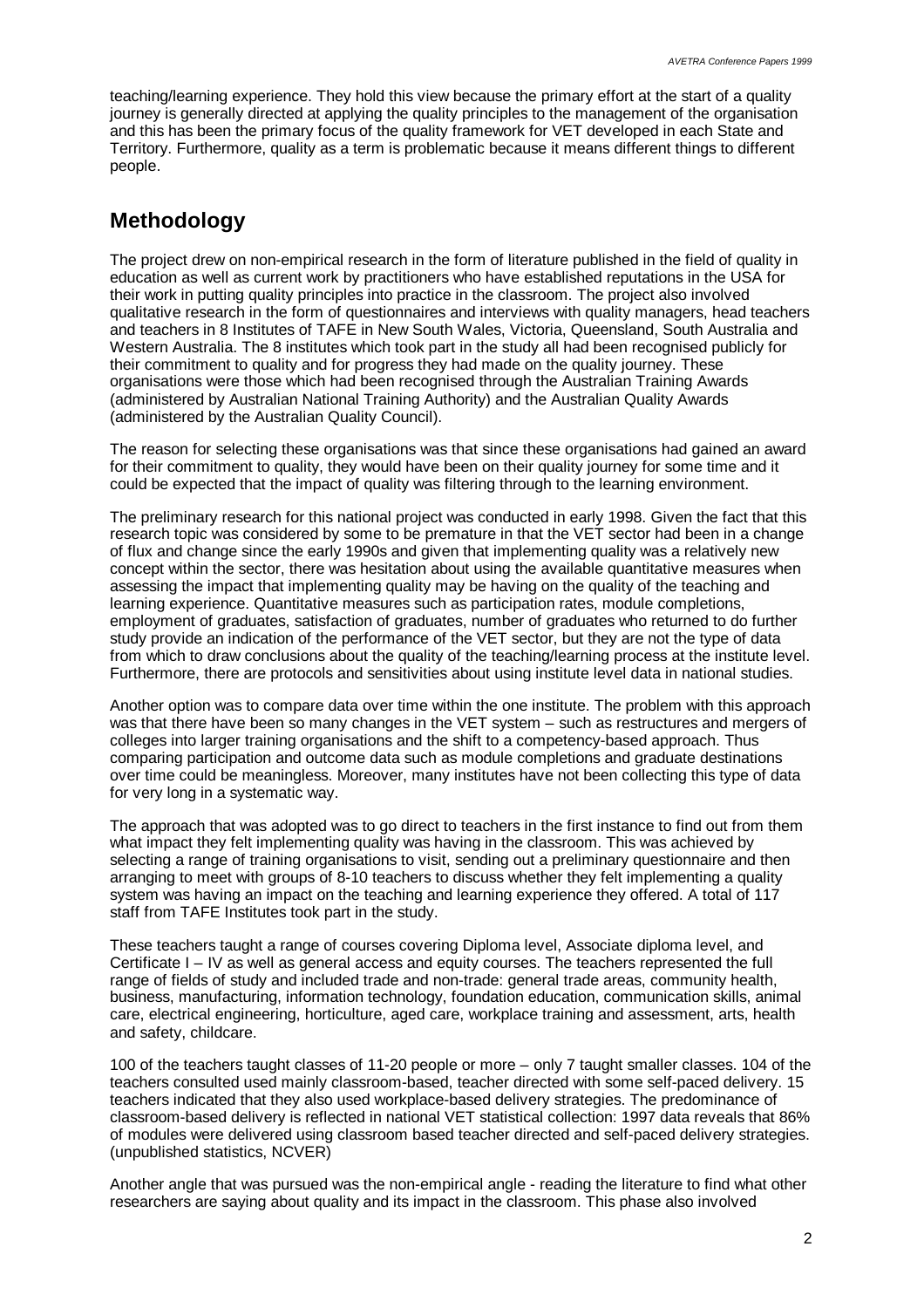attending conferences and workshops presented by educators such as Myron Tribus and David Langford, both from the USA who are contemporary thinkers and practitioners who have made their current careers from putting quality principles into practice in the classroom and who take time to share their ideas with other teachers.

## **Defining quality**

Crucial to the consultations with teachers was to find out what they understood by the term 'quality'. Quality has become a short hand term that is used to describe a set of features or attributes, a philosophy/a way of thinking and an approach to management.

Heywood (1998) suggests that:

. . . what in fact is offered by a 'quality' approach is a coherent framework for thinking about the management and improvement of organisations – a systems view of the organisation. (p. 10)

Connor (1998) states that he read a paper with over 200 definitions of the term. For this project two definitions were given to teachers to find out what their understanding of quality was:

 $\triangleright$  By quality I basically understand it to be a set of processes and procedures

'Quality is excellence in the management of our services, our processes and our products. Quality management focuses an organisation on the needs of its customers, with a view to ensuring ongoing competitiveness and effective use of resources.'

ÿ By 'quality' I basically understand it to be a philosophy and commitment to continuous improvement that is built into the culture of the training organisation

'A quality system is a comprehensive, organisation-wide approach to continuous improvement and ensuring consistent quality standards. It involves looking at all aspects of your service and asking 'how can we do things better?' But, you don't just ask the question once. In a quality system, everyone in the organisation continually looks for ways to improve products, services, and timelines, processes - and ultimately, outcomes and client satisfaction.'

In each group discussion teachers selected the second definition as the one they personally ascribed to and worked to and which reflected the professional culture they shared: a commitment to continuous improvement and to educational standards. In contrast, the first definition reflected the bureaucratic quality culture characterised by quality assurance, processes and procedures and this was what teachers perceived management to be implementing. Some teachers in the group felt that the first definition was a subset of the second while others felt there really were two ways of thinking in their organisations and they were compatible.

# **Findings**

In order to discuss the findings the approach adopted in this paper is to:

- $\geq$  look back and report what has been achieved so far in terms of quality implementation and the changes that have taken place in the VET sector
- $\geq$  look inwards and present what impact quality has had so far and what issues cloud the picture
- $\geq$  look forward to discuss what the implications are for the VET sector of recent literature and recent practice in USA into quality and its impact in the classroom.

#### **LOOKING BACK**

The factors to note in looking back are:

 $\triangleright$  There have been enormous changes taking place in the VET sector which all potentially have an impact on the quality of the teaching and learning experience. These changes include restructures and amalgamations/mergers of TAFE institutes, the changing nature of the work of TAFE teachers, the mix of full-time to part-time staff, the range of clients the teacher has to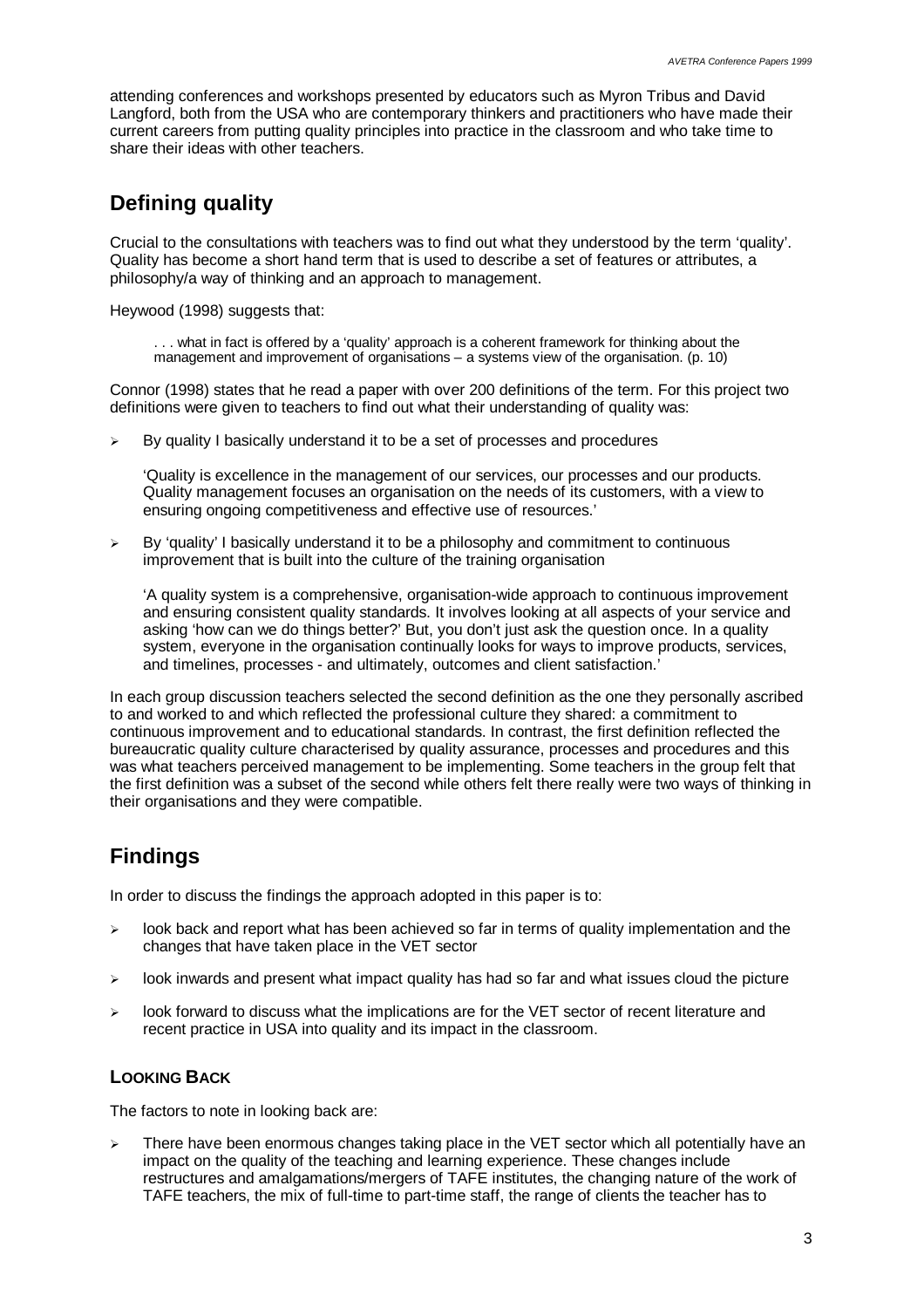satisfy as well as fundamental changes to education and training (the move to a competencybased system, the move to an evidence based approach to assessment, the move to flexible delivery which incorporates self-paced learning, training packages, training in industry, user choice and new apprenticeships).

- $\geq$  At the national level the VET sector has a set of eight quality principles (ANTA 1997) on which to base its approach to quality. These principles are broad and simply state the importance of leadership, customers, staff, training products and services, data for decision making, continuous improvement.
- $\geq$  The VET sector has developed the Australian Recognition Framework which sets out the guidelines for registration and quality endorsement of training organisations. It has developed training packages which set out the competency standards for the industry, assessment guidelines and a qualifications framework. There are key performance measures for the VET sector and a number of major data collections: the national VET statistics collection, the national graduate satisfaction/outcomes survey and employer surveys.
- $\geq$  At the State level each State and Territory has developed its own quality framework for VET for all institutes to use for self-assessment. These quality frameworks are based on the Australian Business Excellence Framework which focuses the organisation's leaders, people, customers, processes, strategic planning, information and analysis, and organisational performance. At the State level there has also been activity related to benchmarking projects, best practice projects, surveys of graduates and employers and development of performance indicators..
- $\triangleright$  At the level of the training organisation, the quality journey may take many forms. The most common include achieving ISO 9000 certification, either for the whole organisation or teaching units/sections within the organisation; self-assessing against the state's quality framework with a view to gaining quality endorsed training organisation status; seeking quality endorsed training organisation status; conducting surveys of graduates, students, employers and staff; developing documentation to support processes which contribute to the good running of the organisation.

For the teacher in the classroom recent national projects that have focused on the teaching and learning process per se have included the manual *Good, Better, Best* (ANTA 1997) which is a tool for the teacher to use to allow them to reflect on their current practice and OTFE (1996) *Success in Practice: a guide for vocational teachers and trainers.*

As yet there has not been a focus on quality in the classroom. In Victoria the *Quality in Schools* project which involves piloting quality implementation in 28 schools, set itself the goal of improving school leadership and management processes in its first year and in its second year it has set the goal of improving teaching and learning processes. This has not been a goal of the VET sector to date and it is time that it was acted upon. Improving the learning that takes place must be the goal of implementing quality. It can not be limited purely to the management and administrative processes.

The bottom line in education is not money saved or spent, but learning and its impact on society. (Langford, 1999, p 23)

#### **LOOKING INWARD**

In the questionnaire teachers were asked to identify quality initiatives so that we would understand what their experience of quality was. This question was open-ended and thus a range of answers was elicited. The type of quality initiatives that teachers identified are listed in the table below. Since teachers were asked an open-ended question the table lists the number of examples of each type of quality initiative as well as the number of institutes in which teachers identified this type of initiative. The most commonly named quality initiatives were ones relating to quality management (ISO 9000, quality manuals, quality audits) as well as initiatives related to customer focus (surveys, better enrolment and induction procedures), staff (surveys, in-service training, staff inductions, performance indicators) and management of information (better enrolments records, record-keeping, roll books, documented policies and procedures). Interestingly, many teachers identified national initiatives such as flexible delivery, CBT, audits, the Australian Recognition Framework, workplace delivery, user choice, upgrading learning resources as quality initiatives.

| <b>Quality initiatives</b> | No. of   | No. of            |
|----------------------------|----------|-------------------|
|                            | examples | <b>Institutes</b> |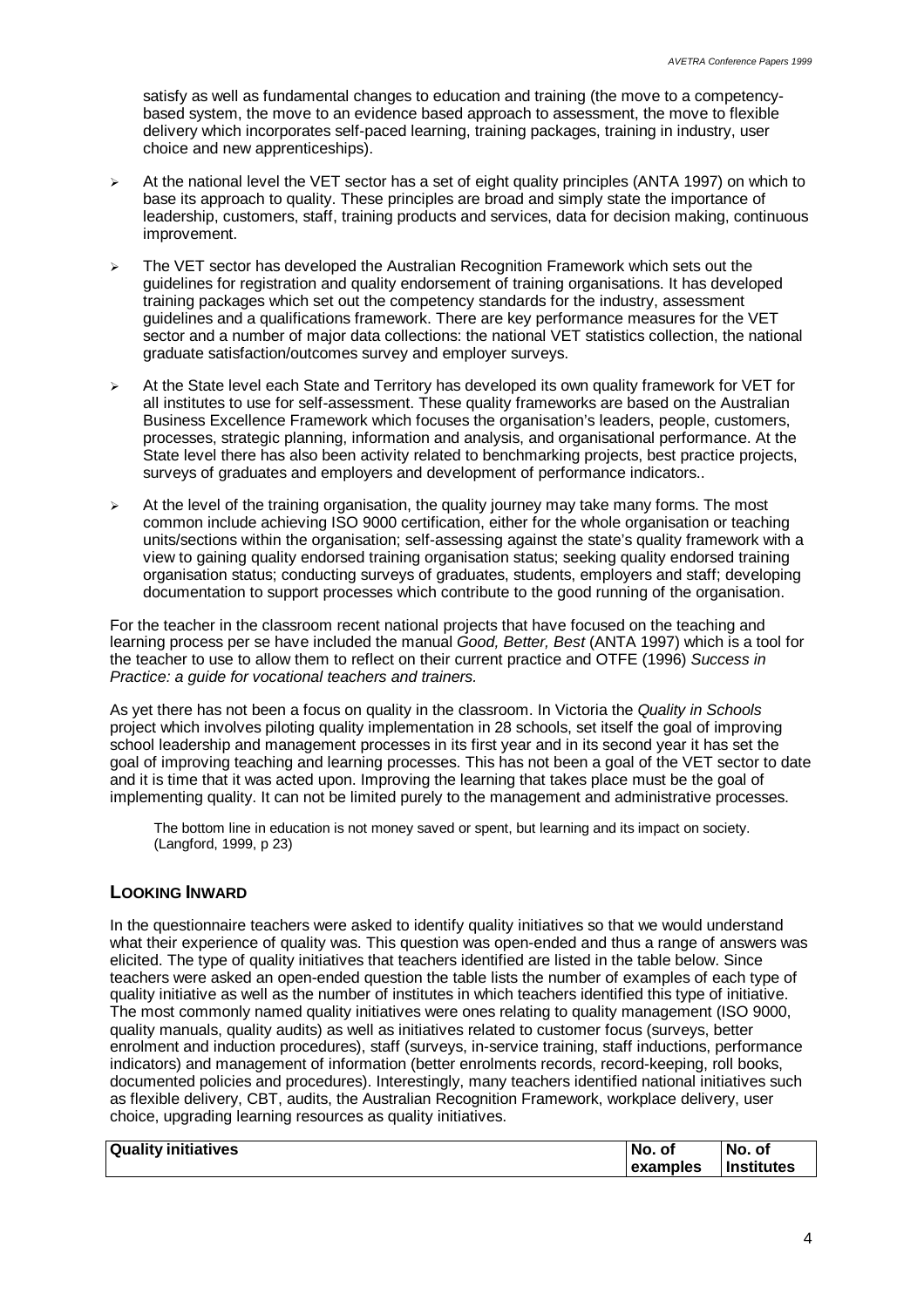| Initiatives relating to quality management in the institute | 18 |  |
|-------------------------------------------------------------|----|--|
| Customer focus                                              | 12 |  |
| <b>National VET initiatives</b>                             | 12 |  |
| Initiatives relating to staff                               | 10 |  |
| Administration/management of information                    | 10 |  |
| Physical environment                                        |    |  |
| Initiatives related to delivery                             |    |  |
| Initiatives related to assessment                           |    |  |

Having identified the range of quality initiatives, teachers were then asked whether quality initiatives were having an impact on the work they do. Of the 116 teachers who answered this question in the preliminary questionnaire, 79 (68.1%) answered yes and identified positive changes, 27 (23.3% answered no and identified negative changes and 10 (8.6%) were not sure.

In the questionnaire, teachers were asked to identify changes to the work they did as a result of implementing quality. Again this was an open-ended question and a wide variety of answers were given. The table below summarises these answers.

| Positive changes that have resulted from implementing<br>quality | <b>Number of different</b><br>examples | <b>Number of</b><br><b>Institutes</b> |
|------------------------------------------------------------------|----------------------------------------|---------------------------------------|
| improvements to administration                                   |                                        |                                       |
| more focus on the learner                                        | 5                                      | 6                                     |
| better assessment practices                                      | 5                                      | 6                                     |
| approach to work is different                                    | 14                                     |                                       |
| more focus on the customer                                       |                                        | 5                                     |
| delivery is better                                               | 3                                      |                                       |
| better learning resources                                        | 6                                      | 3                                     |
| better facilities and equipment                                  | 3                                      | າ                                     |
| more staff development                                           |                                        |                                       |
| more focus on outcomes                                           |                                        |                                       |

The negative changes were generally the fact that there was now more paperwork to deal with, more administration and thus a greater non-productive workload and less time for preparing lessons, preparing resources, marking and keeping up to date with new initiatives in VET.

The positive changes reflect the type of quality initiatives that teachers identified - the national initiatives, the focus on customers, the focus on administration. The most interesting positive change was the approach to their work. Here teachers stated that a growing knowledge of quality systems:

- $\triangleright$  is empowering and encourages teachers to look at different ways of improving delivery encourages teachers to self assess and reflect on teaching practices
- $\triangleright$  creates greater enthusiasm for teaching/learning
- $\triangleright$  greater cohesion and cooperation between teachers
- $\triangleright$  encourage teachers to be more innovative and more flexible
- $\geq$  gives more authority and more responsibility and therefore more satisfaction
- $\triangleright$  leads to continual upgrade of skills
- is welding of team ethos within the department

During discussion a number of teachers observed that none of the institute quality initiatives were directed at the process of teaching and learning:

the administrative systems have been given more attention than the adult learning process.'

'the message is not reaching the classroom'

'I am completely unaffected by the formal quality process at the institute level. I have always endeavoured to provide quality education to my students.'

'I don't believe the quality system has really been aimed at the teaching programs to any great extent. I t has certainly documented the administrative side but it has not changed the face-to-face teaching strategies of staff.'

Where teachers gave examples of classroom practice changing in terms of delivery and assessment practices, this is most likely to be a result of national initiatives such as flexible delivery and workplace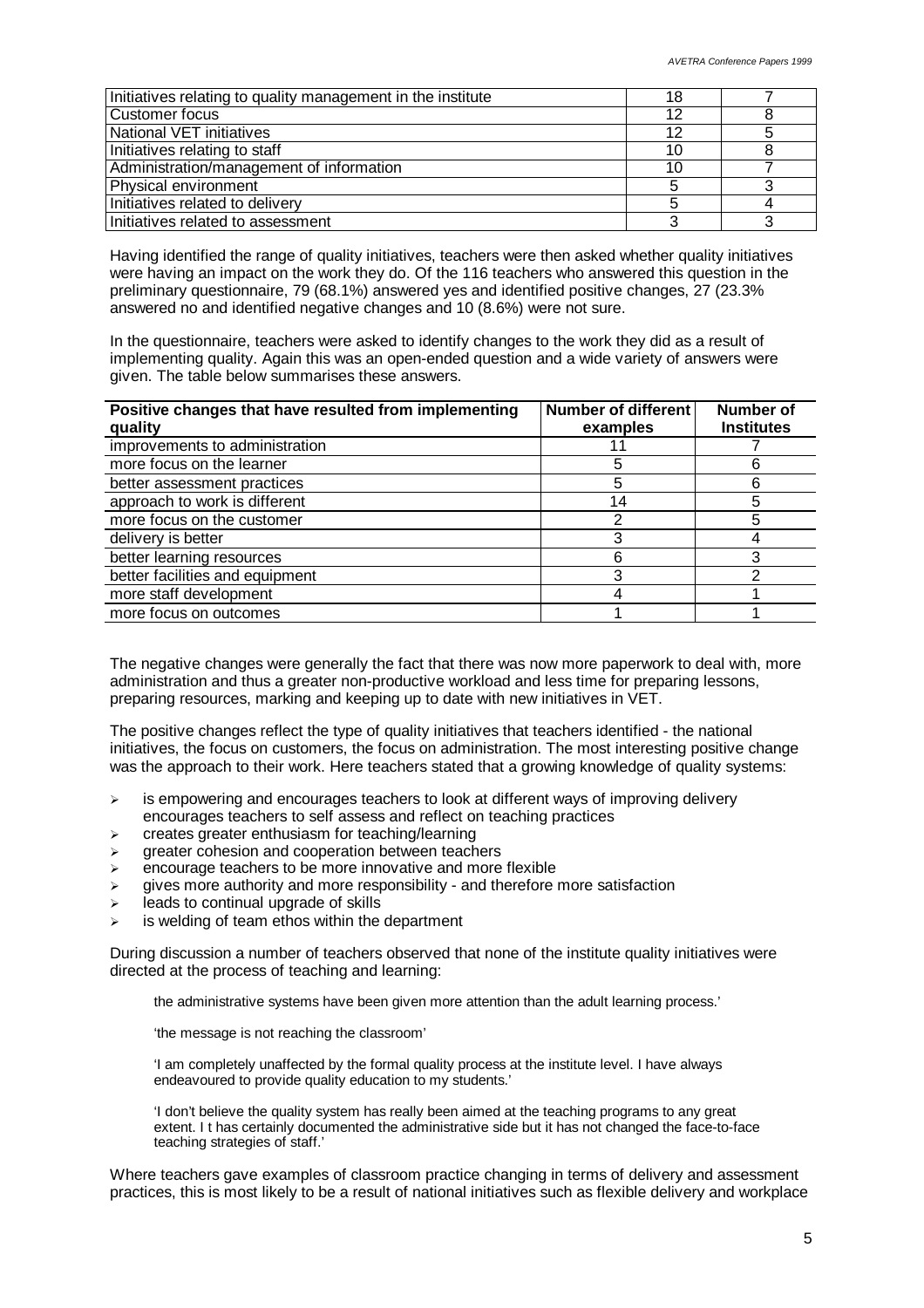assessment , rather than the quality initiatives themselves - although the quality movement within the Institute may well have added impetus to the national initiatives. However, overall, the impact so far has been superficial and within the boundaries of the current approaches to teaching and learning which are dominated by this notion of 'delivery' - which has associations with providers and recipients of training.

During the discussions with teachers it became clear that there were three schools of thought regarding the impact of quality in the classroom:

- $\geq$  the positive view quality is having an impact: it is changing our way of thinking; we listen more to students; we work as a team; we are energised and motivated; we go out to industry more.
- $\triangleright$  the negative view quality is a disruption in that it increases workload and takes away precious time from core business - which is preparing classes, teaching, designing resources, exploring new delivery options and keeping up with changes in the VET sector. In fact teachers with this view will state that the implementation of quality has decreased the quality of teaching in the classroom and has not brought any advantages to students.
- $\geq$  no change view we have always listened to students, we have always aspired to improve and deliver a quality education.

Thus the early advice that this project was premature would appear to have been correct in that:

- $\triangleright$  Quality means different things to different people
- $\triangleright$  Quality in VET has not focused on the learning process yet, except in superficial ways
- $\triangleright$  Quality has been implemented as a way to improve business and the way an Institute is run, not as a means to improve learning.
- $\triangleright$  There are many other initiatives which are impacting on the work teachers do and they are still in the midst of understanding them and coming to terms with them.

#### **LOOKING FORWARD**

A review of literature and current work in USA revealed that before we can start to evaluate the impact quality is having on the classroom, we have to come to a common understanding throughout the VET sector of what quality can mean to the learning process. This project started off with a couple of definitions of quality – one had a quality assurance focus and the other more of a total quality management focus. Having now talked to more people, read more, listened more and thought more, I believe the definition we should be adopting in VET is one which David Langford (1995) puts forward:

Quality is a new way of seeing and thinking about the very relationship between the teacher and the learner. (p. xi)

Langford goes to say that

The impact of quality does not lie in any cookbook approach to change. Instead, it is embodied in the remarks of teachers who say they feel 'released, and free to think'… The impact of quality is found in teachers who turn to their students for learning, in students who become facilitators of their own and others' learning, in administrators who say, 'this concept has changed my life ' and in leaders who say ' I've gained so much by letting go. (p. xii)

Myron Tribus succinctly defines quality as 'joy in learning'. Tribus also observes that for too long teachers have been concerned with what and how to teach - hence the emphasis on curriculum and packages and not with how learning actually occurs. He describes a leader as a person who:

... persuades people to do what they would not otherwise do. The leader takes them to places they would not go by themselves. A leader creates new systems within which people can achieve goals to which they and the leader aspire. (p. 26)

This description is in essence the description of teacher in a class in which the main process is learning, not teaching.

Improving the bottom line in a training organisation is improving learning. Let's not lose sight of this! Improving learning means more than increasing the module load completion rate or percentage of graduates in employment. It means getting students involved in learning, arousing their desire to learn and creating an environment in which learners feel intrinsically motivated to learn. Langford talks about the need to make a paradigm shift away from teaching and towards learning: we can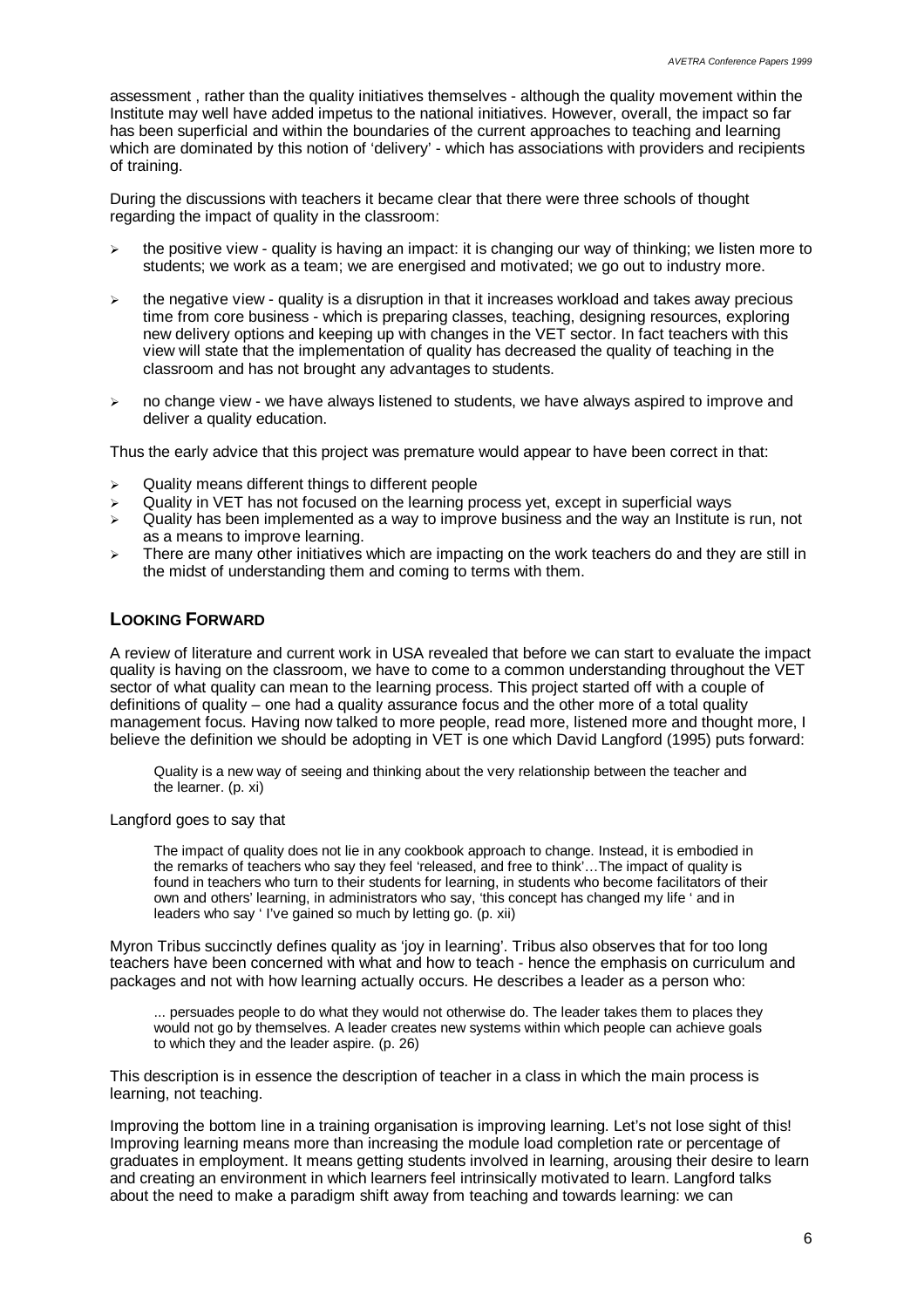consciously and with consistent effort and commitment create an environment in which the student's desire to learn is aroused and this will by necessity mean an environment in which the student is given responsibility for learning and is equally accountable with the teacher for learning taking place. We are not talking here about lip service to student centred learning we are talking about a philosophy which permeates all class activity .

Langford (1999) defines learning as the process by which a person gains

- $\triangleright$  Information (facts and figures)
- $\triangleright$  Knowledge (understanding those facts and figures)
- $\triangleright$  Know-how (apply the knowledge)
- $\triangleright$  Wisdom (using judgement, discernment and experience to decide how, when, whether to apply the knowledge you have to a variety of situations)

The writings and workshops of educators such as Tribus and Langford give an insight into the body of knowledge and theory that underpins the quality philosophy – they draw, particularly on the wisdom of Deming( 1994). The wisdom, which is not yet part of the VET quality 'psyche', is:

- $\geq$  The key to implementing quality is leadership leadership in the VET system, leadership in the training organisation, leadership in the teams/sections/teaching units and leadership in the classroom itself. Langford (undated, p. 6) observes that the ingredient which is most in short supply once basic funding needs are met is not money but leadership.
- $\geq$  Having a quality approach means taking a system's view of issues in the class that means looking at the performance of the group and seeking to improve the performance of the whole class rather than focusing on individual students and seeking to improve individuals who are performing below the 'average' level.
- $\geq$  Data are necessary to improve the system, that is the class. Teachers and students can gather data on the system and analyse the data using tools such as correlation charts, frequency charts, Pareto charts and using simple statistical techniques such as calculations of standard deviation.
- $\geq$  All systems have variation and thus variation is normal: thus for the teacher it is important to chart progress each week of the whole group and to note the variation that is within the normal range. It is the teacher's job to improve the system – the whole class – so that performance for all students falls within boundaries of what the teachers and students regard as acceptable. Any performance outside of this can then be studied to identify if it is a special cause, and if so, what action needs to be taken. Deming warned practitioners of the dangers of treating common causes of variation as if they were special and treating special causes as if they were common. The only way to avoid this danger is to gather and chart data on the whole group and analyse it regularly.
- $\triangleright$  Quality tools and processes are one way of ensuring the learner owns the process of learning. allows them to be responsible, allows learning to be 'just in time', ensures the learning is relevant to the learner, allows the learner to be active and to 'do' rather than to 'receive'.

# **Conclusions**

Insights which I have gained from this project so far and which I feel do contribute to fundamental theory and knowledge, which are relevant to practice and which build on the work of others are:

- The way quality is defined and commonly understood throughout the VET sector and the way it is described in the VET quality principles is too far removed at present from core business – that is, learning. They do not mention learning, nor do they mention a systems approach, the need to improve the process of learning in order to improve the output, the importance of planning, or the need to note that variation is inherent in all systems.
- $\geq$  Too often quality is interpreted and acted upon as if it is customer focus or strategic planning or data collection. These are the parts of what constitutes a quality approach, not the whole
- $\geq$  The quality framework for VET is a powerful tool and has already had an impact on the management and administration of training organisations. This tool is potentially a powerful tool for the classroom if we start thinking of the class itself as the organisation, the teacher as the leader, the students as the people in the system and the product as learning.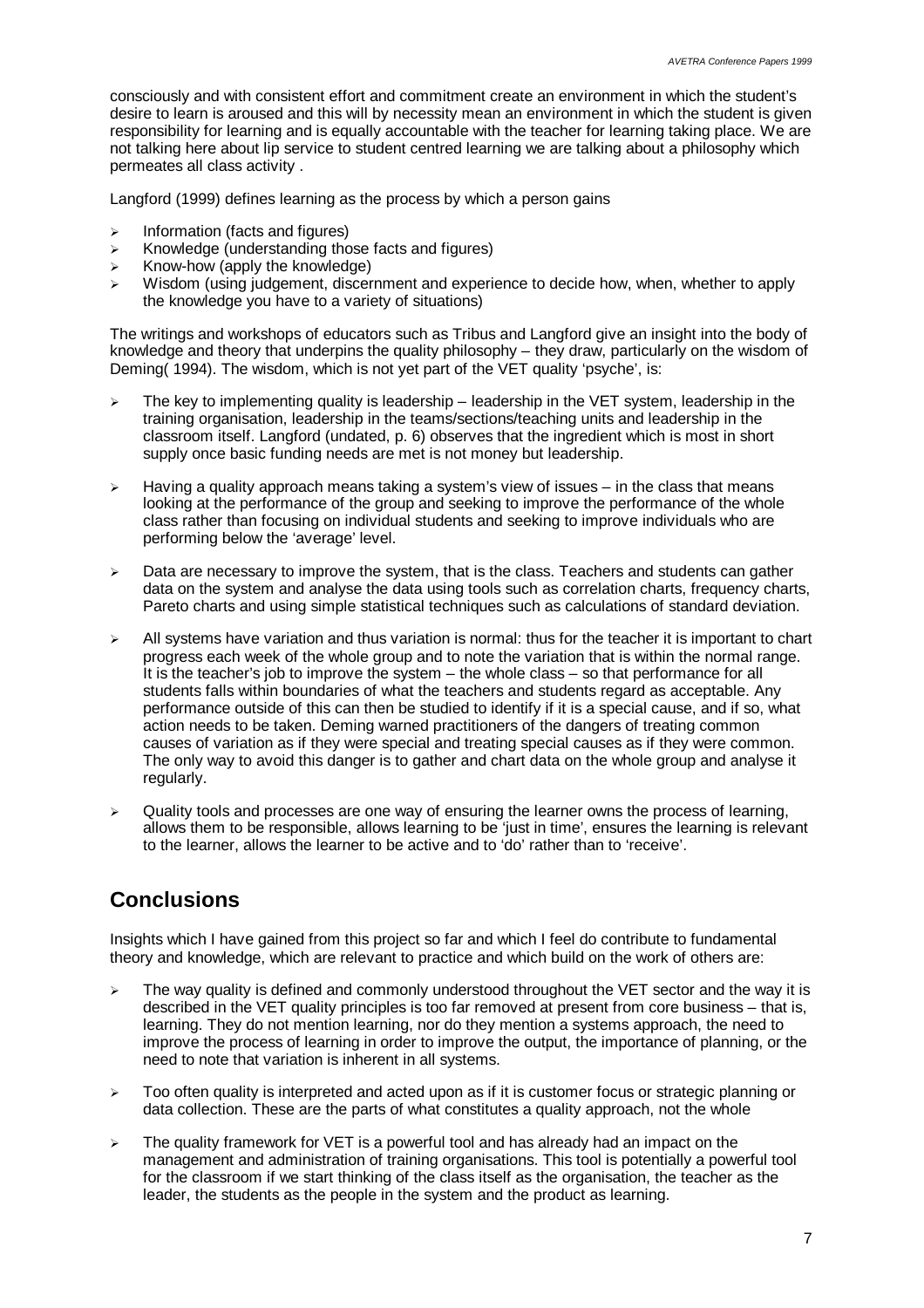$\geq$  The bottom line for VET organisation is improving learning: this is the 'profit' of a quality training organisation that is managed and run effectively and efficiently.

The structure for this shift from teaching to learning is with us: we can take the quality framework and use it in the classroom if we change our thinking about what a class is and what the roles of students and teachers are. The quality framework is built around seven criteria. At the institute level where the institute is the organisation, the leaders are institute management, the people are the staff of the institute and the customers are students and employers.

At the classroom level where the classroom is the organisation, the roles change: the teacher is the leader, the students are the people in the organisation and the customers are the beneficiaries of the student's work – this can include employers, other teams of learners and the community if work has been undertaken for the community, either in real life or in a hypothetical setting.

Some teachers may choose to achieve the paradigm shift by putting into practice adult learning principles or other approaches. The quality framework and tools are one way, perhaps a more disciplined way, of ensuring that improved learning is the bottom line. The table below is a brief description of how the quality framework for VET can be applied in the classroom.

| <b>Quality Framework</b><br>for VET | Application to the classroom/learning environment                                                                                                                                                                                                                                                                                                                                                                                                                                                                                                                                                         |
|-------------------------------------|-----------------------------------------------------------------------------------------------------------------------------------------------------------------------------------------------------------------------------------------------------------------------------------------------------------------------------------------------------------------------------------------------------------------------------------------------------------------------------------------------------------------------------------------------------------------------------------------------------------|
| Leadership                          | The teacher is the leader. The role of the leader is to improve the system (the<br>class) with the help of the students. The leader creates an environment in which<br>students motivation to learn is aroused. The leader communicates with and gets<br>involvement from employers and members of the wider community.                                                                                                                                                                                                                                                                                   |
| Strategy, policy and<br>planning    | Designing the learning experiences, deciding on a class code of conduct is<br>done by the teacher and students working together within the boundaries of the<br>competency standards or training package. Lesson plans should not be<br>designed solely by the teacher, but with the students.                                                                                                                                                                                                                                                                                                            |
| Information and<br>analysis         | Data relating to performance, gaps in knowledge, barriers to learning, for<br>example, is collected by the students themselves as well as the teacher<br>throughout the learning process and is analysed using basic statistical<br>techniques so as to inform and guide the learning.                                                                                                                                                                                                                                                                                                                    |
| People                              | The people in the system are the teacher and the students. Students own the<br>learning. The teacher's role is to guide, oversee, coach, coax the students and<br>lead them to becoming independent learners. The students work with teachers<br>in planning the learning, doing it and monitoring it through, for example, self-<br>assessment against a competency matrix and portfolios of work.                                                                                                                                                                                                       |
| <b>Clients focus</b>                | Learning happens when there is a clear beneficiary of the activity that students<br>undertake. Thus the beneficiaries of learning experiences could be employers,<br>a community group, the students themselves or their families - just depending<br>on how practical and real the learning experiences are. There is more<br>motivation to undertake a project or piece of work once a beneficiary has been<br>identified.                                                                                                                                                                              |
| Process and service                 | Learning is the process - quality tools can be used throughout learning to<br>involve students in designing their learning experiences as well as monitoring<br>and assessing the activities they carry out which are part of learning.                                                                                                                                                                                                                                                                                                                                                                   |
| Organisational<br>performance       | The success of the whole class is monitored and it is the teacher's job to work<br>on the system so that improvements benefit everyone. Measures of success<br>can include scores on individual assignments. These can be reported<br>anonymously for the whole class and the performance of the whole class can be<br>monitored and everyone can play a role in working out what aspects of the<br>system heed to be improved. Areas of poor performance are identified and the<br>teachers and students work on the system to improve this, rather than focusing<br>on individuals who did not perform. |

At present we could measure the impact quality is having on management of institutions because this is where most the quality activity has been directed. Heywood (1998) summarised this when he said:

what in fact is offered by a quality approach is a coherent framework for thinking about the management and improvement of organisations – a systems view of the organisation.

What we need now is to adopt a systems view of the class and then we will start seeing quality *learning*. At this stage we will be ready to assess the impact in the classroom of the body of knowledge and wisdom which is called 'quality.'